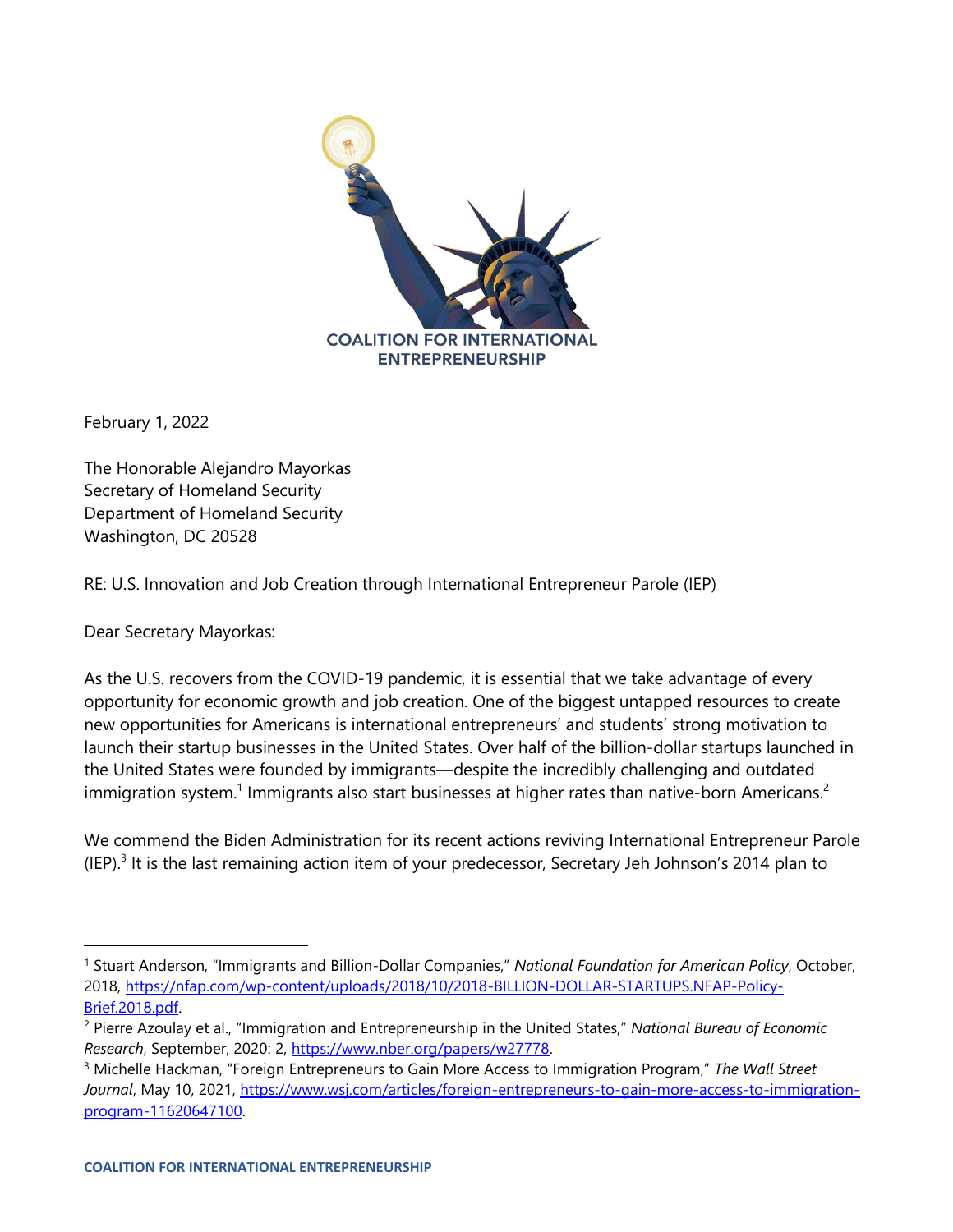support high skilled businesses and workers.<sup>4</sup> This announcement strongly signaled to the world that the United States welcomes talented minds from around the globe and strives to lead the world in technological and scientific achievement.

For the United States to stay competitive and remain attractive to talented individuals all over the world, it is vital that the IEP application process be as efficient and smooth as possible. It is currently our best option to bring innovative entrepreneurs to our country and allow those who are already here to stay. Unlike many of our international rivals, the United States does not have a dedicated visa for startup entrepreneurs. There are limited pathways for international students transitioning from their student visas to start their own businesses. But, if it were functioning smoothly, IEP could fill this gap and has the potential to create a million jobs over ten years. $5$ 

Unfortunately, there are several procedural issues which make the IEP process volatile, uncertain, complex, and ambiguous. As currently situated, it is very difficult to actually use the program. Some of these barriers, such as the large backlogs at U.S. consulates, will lift as the COVID-19 crisis recedes, but others will continue to make the program ineffective.

As experienced immigration lawyers, venture capitalists, and policy experts, we have five key recommendations to improve the efficacy of IEP:

- 1. Immediately establish premium processing for IEP applications so qualified entrepreneurs can rapidly launch their businesses in the United States.
	- a. USCIS has in the past agreed to adhere to a 14-day processing time for certain cases without premium processing (e.g. O and P visas<sup>6</sup>). Additionally, a clear procedure was established to allow applicants to follow-up should processing times exceed that timeframe. We would encourage the USCIS to implement a similarly defined and prompt timeframe for the adjudication of these cases.
	- b. Establish and communicate suitable processing systems at the USCIS service centers. Currently, IEP applications are adjudicated at the EB-5 Immigrant Investor Program Office. We respectfully suggest that the agency consider whether IEP applications should be redirected to officers who routinely adjudicate and are familiar with L-1 and E-2 cases as IEP applications are more similar to E-2 and L-1 petitions.
- 2. Incorporate the use of the Validation Instrument for Business Enterprises (VIBE) program to streamline the qualification process for investors. This program is already being used to validate

<sup>4</sup> Jeh Johnson, "Policies Supporting U.S. High-Skilled Businesses and Workers," *Department of Homeland Security*, November 20, 2014: 4, [https://www.dhs.gov/sites/default/files/publications/14\\_1120\\_memo\\_business\\_actions.pdf.](https://www.dhs.gov/sites/default/files/publications/14_1120_memo_business_actions.pdf) <sup>5</sup> Caleb Watney, Lindsay Milliken, and Doug Rand, "Long Live The International Entrepreneur Rule," *Progressive Policy Institute*, February 3, 2021, [https://innovationfrontier.org/long-live-the-international-entrepreneur-rule/.](https://innovationfrontier.org/long-live-the-international-entrepreneur-rule/) <sup>6</sup> Office of Public Engagement, "Listening Session – O and P Nonimmigrant Visas," *U.S. Citizenship and Immigration Services*, September 1, 2010, [https://uploads.fas.org/2021/12/14123739/14-Day-Review-USCIS.pdf.](https://uploads.fas.org/2021/12/14123739/14-Day-Review-USCIS.pdf)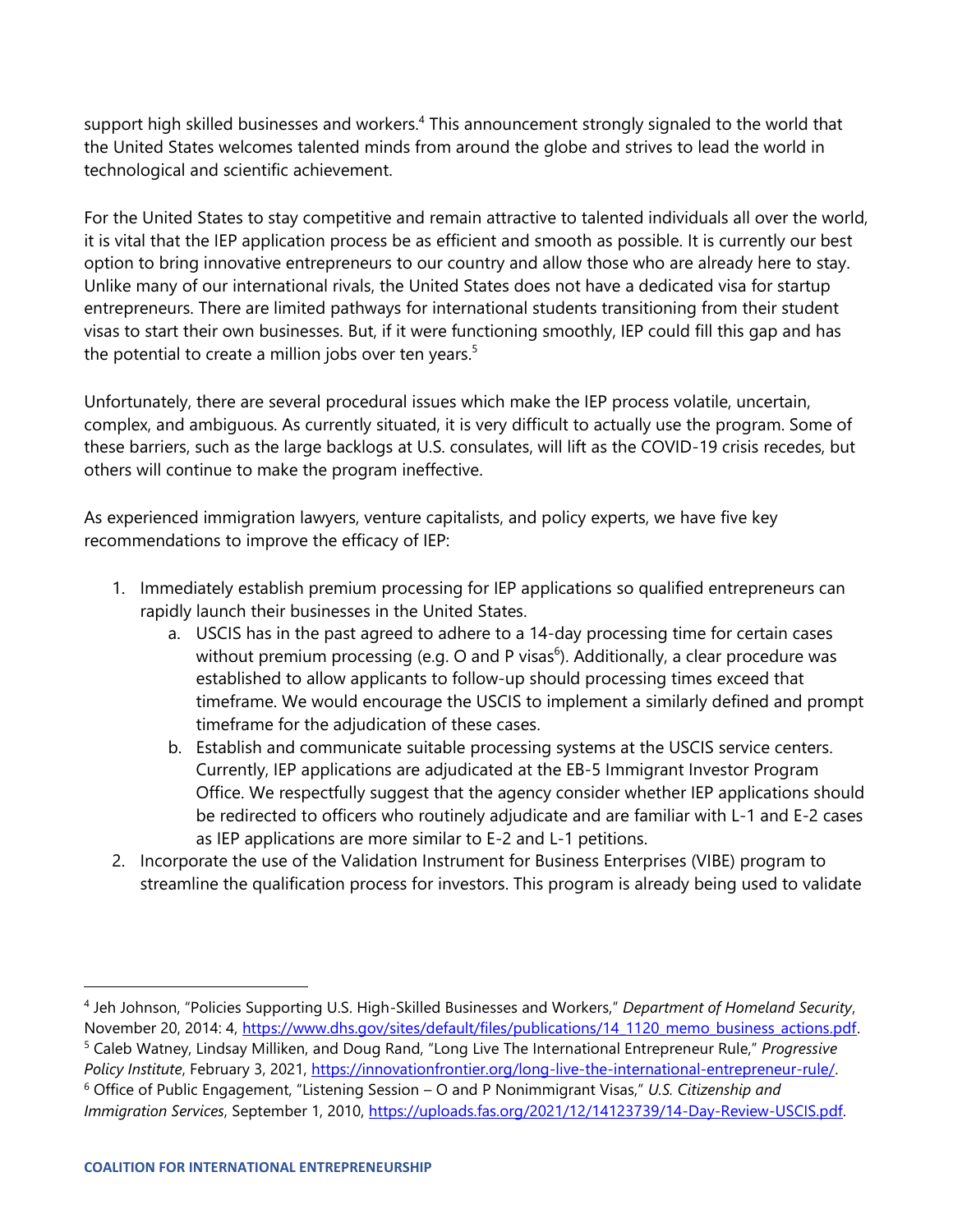information about companies petitioning to employ nonimmigrant and immigrant workers through Forms I-129 (for the H-1B, for example), I-140, I-360, and I-485.<sup>7</sup>

- 3. Modify USCIS guidance on the term "qualified investor" to ensure that investors with passive foreign limited partners are not unnecessarily excluded.
- 4. Restart the USCIS Entrepreneur in Residence initiative to develop routine feedback loops with stakeholders and consider a hybrid model with both virtual and in-person activities to improve entrepreneurs' ability to participate and decrease the agency's administrative and badging burdens.
- 5. Establish regular interaction with stakeholders in the academic, entrepreneur, legal, and investment communities to further refine the program. As the IEP program continues to develop, there will certainly be additional administrative or procedural hurdles that come to light, and the communities most impacted by these hurdles will be able to most readily and reliably recognize these hurdles ahead of time. Increased interaction can include more events hosted by the Public Engagement Division, or the creation of an entrepreneurship subcommittee for the Homeland Security Academic Advisory Council (HSAAC).<sup>8</sup>

To build our economy back better than before, we need immigrant entrepreneurs and innovative startup founders. By making these changes, the United States will have the opportunity to maintain its reputation as the top destination for entrepreneurship and innovation in the world and continue to be able to create new jobs for our citizens.

Sincerely,

Coalition for International Entrepreneurship

- 1. American Immigration Council
- 2. American Immigration Lawyers Association
- 3. Angel Capital Association
- 4. Carnegie Mellon University Graduate Student Assembly
- 5. Center for American Entrepreneurship
- 6. Consumer Technology Association (CTA)
- 7. Digital Irish Inc
- 8. Economic Innovation Group
- 9. Federation of American Scientists
- 10. FWD.us
- 11. Illinois Institute of Technology
- 12. Illinois Science & Technology Coalition

<sup>7</sup> "Validation Instrument for Business Enterprises (VIBE) Program," Working in the United States, U.S. Citizenship and Immigration Services, last modified March 5, 2020, [https://www.uscis.gov/working-in-the-united](https://www.uscis.gov/working-in-the-united-states/information-for-employers-and-employees/employer-information/validation-instrument-for-business-enterprises-vibe-program)[states/information-for-employers-and-employees/employer-information/validation-instrument-for-business](https://www.uscis.gov/working-in-the-united-states/information-for-employers-and-employees/employer-information/validation-instrument-for-business-enterprises-vibe-program)[enterprises-vibe-program.](https://www.uscis.gov/working-in-the-united-states/information-for-employers-and-employees/employer-information/validation-instrument-for-business-enterprises-vibe-program)

<sup>&</sup>lt;sup>8</sup> "Homeland Security Academic Advisory Council (HSAAC)," Department of Homeland Security, last modified October 21, 2021, [https://www.dhs.gov/homeland-security-academic-advisory-council-hsaac.](https://www.dhs.gov/homeland-security-academic-advisory-council-hsaac)